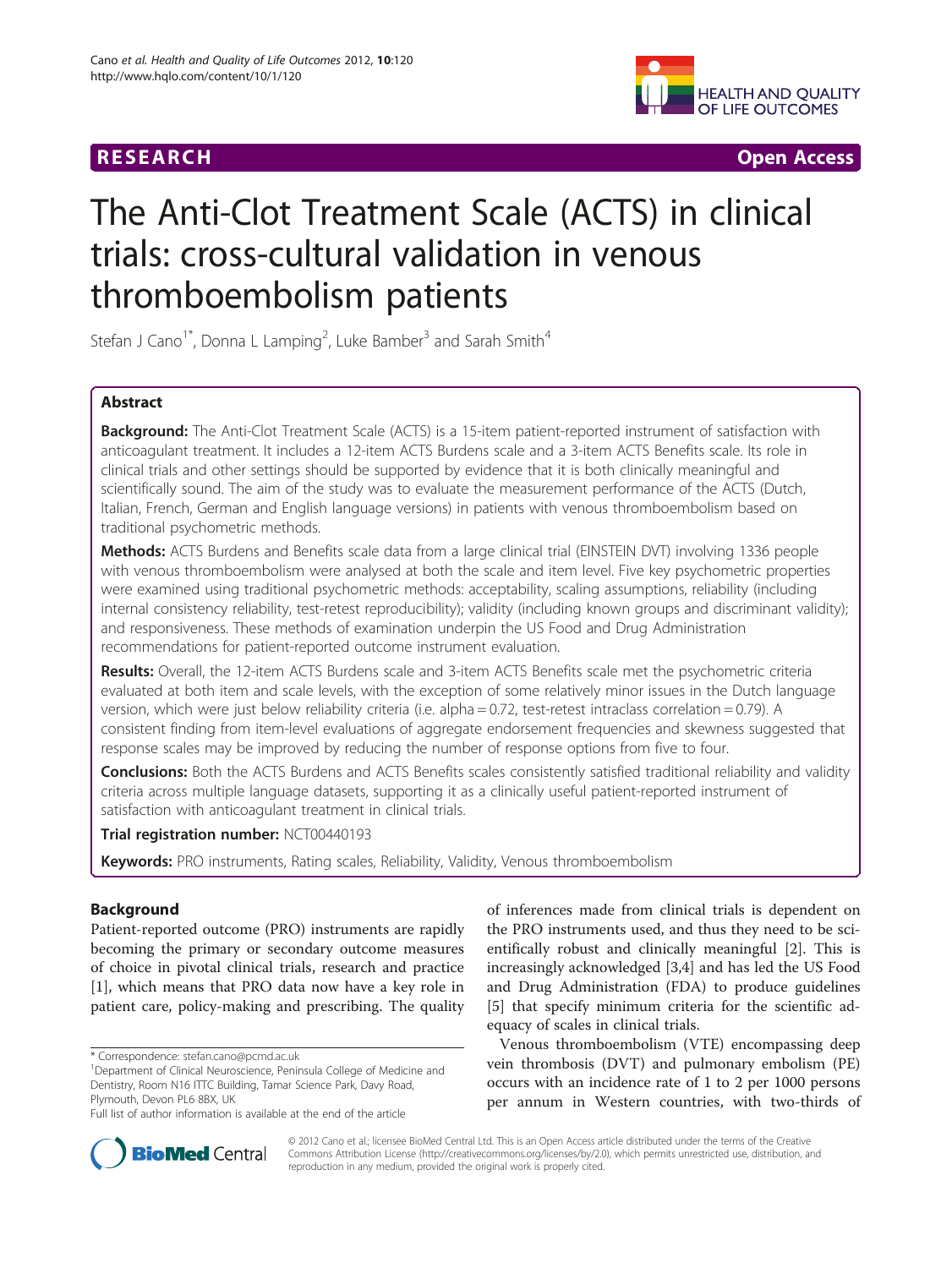cases presenting with DVT [\[6\]](#page-9-0). VTE can be idiopathic in nature or be associated with risk factors such as surgery, limb trauma or cancer [\[7\]](#page-9-0). Oral anticoagulant therapy with vitamin K antagonists (VKAs), alongside initial parenteral heparin, have proved effective in the secondary prevention of recurrent VTE [[8,9\]](#page-9-0). However, VKA treatment involves regular monitoring and dose adjustment, owing to a narrow therapeutic window and an inherent variability arising from genetic and dietary factors. This can be challenging for the patient with the potential to limit long-term persistence and adherence. In addition, bleeding is an important side-effect of anticoagulation. Therefore, as new anticoagulant therapies become available, it will be essential to measure not only their effectiveness and safety in improving clinical outcomes, but also their effectiveness in improving patient satisfaction [\[10,11](#page-9-0)].

The Anti-Clot Treatment Scale (ACTS) is a 15-item patient-reported instrument of satisfaction with anticoagulant treatment. It includes a 12-item ACTS Burdens scale and a 3-item ACTS Benefits scale. The ACTS also includes two additional global questions (see Appendix A). The ACTS was developed based on the original conceptual model of the Duke Anticoagulation Satisfaction Scale (DASS) following a literature review, interviews with experts and patients, and qualitative cognitive debriefing interviews [[10-12](#page-9-0)]. The original DASS included 25 items covering the limitations, 'hassles' and positive impacts related to anticoagulant treatment. Modification of the DASS focused on making the instrument more applicable to a wider range of respondents – in particular, patients with DVT and PE and those in different country settings. This was achieved through qualitative research involving patient interviews and consensus panels (further information is available from the authors). The key changes included simplification of the wording and structure of the original instrument, improving item stems, changing the response timeframe, reducing the response categories from 7 to 5, and selecting the most relevant items for patients undergoing the different types of anticoagulant treatment. The focus of the new instrument is to delineate the burdens and benefits associated with anticoagulation therapy, and is designed to be used in patients receiving longterm anticoagulation irrespective of the underlying condition.

If the ACTS is to be considered suitable for future measurement of the burdens and benefits of anticoagulation therapy in patients with VTE, it should satisfy stringent criteria as a reliable and valid instrument. This study provides clinical researchers with a comprehensive evaluation of the reliability and validity of the ACTS using traditional psychometric methods in line with current guidelines.

# **Methods**

# Setting and participants

Bayer Pharma AG provided anonymised, blinded ACTS Burdens and Benefits scale datasets from EINSTEIN DVT, a large clinical trial involving patients with acute symptomatic DVT treated with rivaroxaban or enoxaparin/VKAs [\[13](#page-9-0)]. The inclusion criteria included: patients aged 18 years or older with a diagnosis of acute symptomatic DVT without symptomatic PE. The EINSTEIN DVT study included data from 1336 patients across six time points (day 15, 1 month, 2 months, 3 months, 6 months and 12 months). The protocols associated with the EINSTEIN trial programme were approved by the institutional review board at each centre and written informed consent was obtained from all patients. For the current psychometric analysis reported in this paper, the earliest time point data for each trial was analysed (i.e. the first time that patients completed the ACTS Burdens and Benefits scales; day 15).

Patients were asked to complete a questionnaire booklet containing the ACTS and Treatment Satisfaction Questionnaire for Medication version 2 (TSQM II) during follow-up visits. The measurement performance of the ACTS Burdens and Benefits scales was evaluated in the following languages: Dutch, Italian, French, German and English, and then a pooled dataset of all language versions. In this paper, the scale-level analyses for the separate study/language versions (acceptability, scaling assumptions and reliability, including internal consistency reliability, test-retest reproducibility) and both item and scale-level analysis for the pooled language versions datasets (acceptability, scaling assumptions, reliability [including internal consistency reliability]; validity [including known groups and discriminant validity]; and responsiveness) are presented. Further information is available from the authors.

# **Instruments**

The ACTS is a 15-item, patient-reported measure of satisfaction with anticoagulant treatment. It includes 12 items that assess the burdens of anticoagulant treatment and three items that assess the benefits of anticoagulant treatment. Patients are asked to rate their experiences of anticoagulant treatment during the past 4 weeks on a 5-point scale of intensity (1 = not at all,  $2 = a$  little,  $3 =$  moderately,  $4 =$  quite a bit,  $5 =$  extremely). The ACTS Burdens total score ranges from 12 to 60, and the ACTS Benefits total score ranges from 3 to 15. When used in clinical research, it is recommended that the ACTS Burdens scores are reverse-scored so that higher ACTS Burdens and Benefits scores indicate greater satisfaction with treatment. For the purposes of this psychometric evaluation, however, the original raw score data were analysed. French, Dutch, Italian, German and English language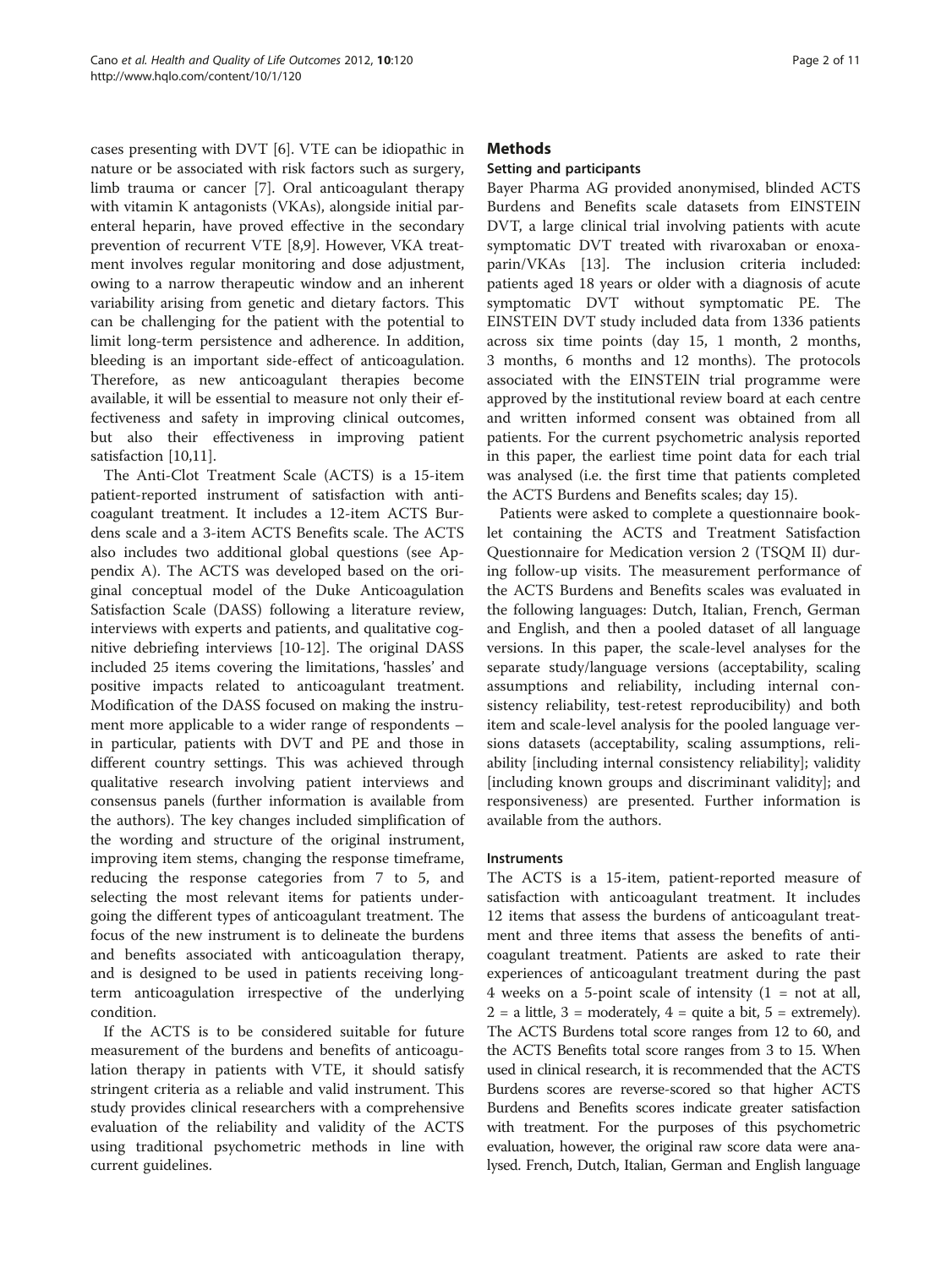versions of the ACTS were created previously in accordance with a standard protocol to achieve conceptual equivalence in the translation, including: forward/backward translation, reconciliation, review and pilot testing [\[14](#page-9-0)]. Further information about the translation process is available from the authors.

For validation purposes, the TSQM II was also included. This is an 11-item PRO instrument that assesses patient satisfaction with treatment. It includes four scales: two items that assess the effectiveness of treatment (TSQM II Effectiveness), three items that assess side-effects (TSQM II Side-effects), three items that assess convenience of treatment (TSQM II Convenience) and two items that assess global satisfaction (TSQM II Global) [\[15](#page-9-0)]. Patients are asked to rate their experiences of treatment between 'extremely dissatisfied' and 'extremely satisfied' on 5-point to 7-point scales. Higher TSQM II scores indicate higher satisfaction with treatment.

### Data analysis

Psychometrics is a well-established scientific field that is concerned with the measurement of subjective judgements using numerical scales and the evaluation of the measurement properties of such scales (e.g. reliability, validity, responsiveness). The most widely used methods for evaluating measurement performance are known as 'traditional' psychometric methods [\[16\]](#page-9-0). Traditional psychometric methods form the basis for the recent FDA guidelines [\[1,2,5](#page-9-0)] that specify minimum criteria for the scientific adequacy of PRO instruments in clinical trials. The methods and criteria selected for evaluating the psychometric performance of the ACTS are grounded in current widely accepted guidelines [\[3,4,17](#page-9-0)-[20\]](#page-10-0), including the FDA guidance [\[5](#page-9-0)]. This methodology has been used extensively in previous research to develop and validate PRO instruments in other areas of medicine and surgery [[21-24](#page-10-0)].

Based on data collected, the following psychometric properties of the ACTS were examined: acceptability (including data quality and targeting); scaling assumptions; internal consistency reliability and test-retest reproducibility; aspects of validity (including known groups and discriminant validity); and responsiveness. Table [1](#page-3-0) summarises the psychometric methods and criteria used in this study to analyse and interpret results. Acceptability and reliability analyses were carried out on the separate language versions of the ACTS and the combined sample at baseline ( $N = 1336$ ). Factor analysis and item convergent/discriminant validity analysis were conducted on the combined sample at baseline ( $N = 1336$ ). Test-retest reproducibility and construct validity examinations comparing the TSQM II were conducted on ACTS data from a separate sub-sample of patients at 3 months (Burdens

scale,  $n = 792$ ; Benefits scale,  $n = 822$ ). Responsiveness analysis was carried out on ACTS data from a separate sub-sample of patients who completed the ACTS at baseline and 3 months (Burdens scale, n = 1227; Benefits scale,  $n = 1257$ ).

# Results

#### Sample

The EINSTEIN DVT ACTS validation dataset included 1336 patients (96% response rate) at day 15 (average age was 57 years [standard deviation (SD) 16] and 42% were female). Across each of the questionnaire language versions, this comprised: Dutch ( $n = 332$ ; 55 years [SD = 15], 41% female); Italian (n = 217; 64 years [SD = 16], 41% female); French (n = 222; 57 years  $[SD = 18]$ , 41% female); German ( $n = 243$ ; 56 years [SD = 15], 40% female); and English (UK, US, Canada;  $n = 322$ ; 54 years  $[SD = 15]$ , 44% female). The pooled EINSTEIN DVT dataset, including all language versions, comprised 1336 patients (average age was 57 years  $[SD = 16]$  and 42% were female). Overall, patients participating in the treatment satisfaction sub-study had similar baseline characteristics to the full EINSTEIN DVT trial population (a full description of patient demographics is presented elsewhere).

# Psychometric properties: scale level by study/language version (Dutch, Italian, French, German, English) Acceptability: data quality and targeting

For each language version, there was a low level of missing data for all item and scale scores for both the ACTS Burdens and ACTS Benefits (scale level <5%). This means that scale scores could be computed for >95% of patients. There was a reasonable distribution of ACTS Burdens scores (mean 60%, range 54–77%), and an excellent distribution of ACTS Benefits scores (mean 100%). Floor and ceiling effects were generally low for both scale scores (mean 5%, range 0–14%) and data skewness was slightly higher for the ACTS Burdens scores than for the ACTS Benefits scores (mean −1.02 [range −0.78 to −1.35] vs −0.84 [range −1.97 to 0.03], respectively) (Table [2\)](#page-4-0).

# Reliability: internal consistency, test-retest and homogeneity coefficients

Across EINSTEIN DVT datasets, Cronbach's alpha and test-retest intra-class correlations for both ACTS Burdens and ACTS Benefits scores were acceptable  $(0.82)$ , with the exception of the Dutch version (alpha = 0.79; test-retest = 0.72). The homogeneity coefficient mean ranged from 0.24 to 0.75 (Table [2\)](#page-4-0).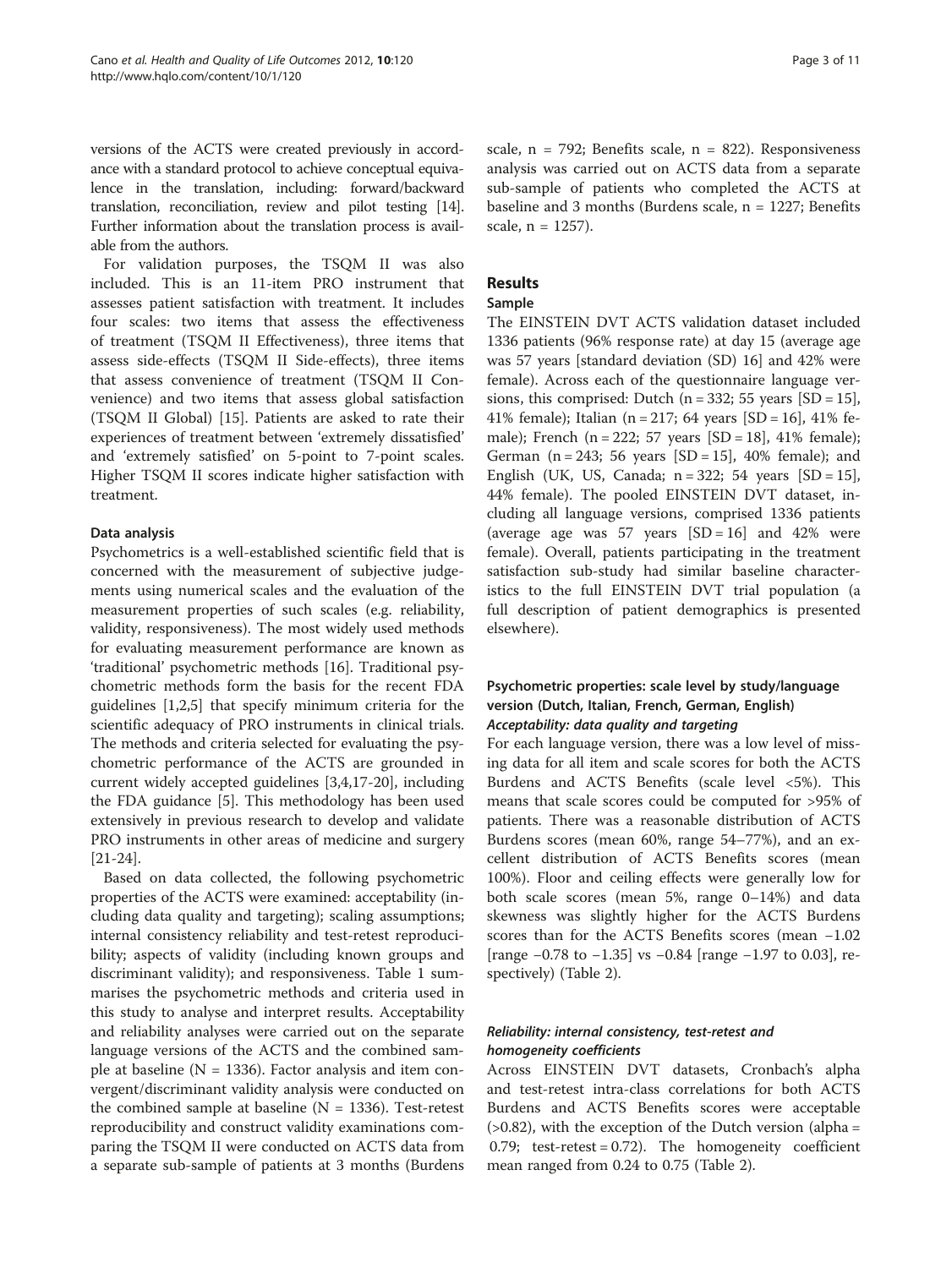#### <span id="page-3-0"></span>Table 1 Summary of psychometric methods

| Psychometric property                    | Definition/criteria for acceptability                                                                                                                                                                                                                                                                                                                                                                                                                                                                                                                                                                                                                                                                                                                                                    |
|------------------------------------------|------------------------------------------------------------------------------------------------------------------------------------------------------------------------------------------------------------------------------------------------------------------------------------------------------------------------------------------------------------------------------------------------------------------------------------------------------------------------------------------------------------------------------------------------------------------------------------------------------------------------------------------------------------------------------------------------------------------------------------------------------------------------------------------|
| Acceptability                            | Assessed by data quality and targeting. Data quality refers to the completeness of item- and scale-level data.<br>Assessed by completeness of data; criterion for missing data <10% [20]. Targeting is the extent to which the<br>range of the variable measured by a scale matches the range of that variable in the study sample. Assessed<br>by: maximum endorsement frequencies <80% [17], aggregate endorsement frequencies <sup>a</sup> >10% [17], and<br>skewness statistic -1 to +1 [35-37], proximity of scale mean score to scale midpoint <sup>b</sup> (no fixed criterion but<br>closer matches indicated better targeting) [38], and acceptable distribution of ACTS Burdens scores <sup>c</sup> (no<br>fixed criterion but closer to 100% indicates better targeting) [39] |
| Scaling assumptions                      | Tests of scaling assumptions assess the extent to which it is legitimate to sum a set of items, without<br>weighting or standardisation, to produce a single total score. This criterion is satisfied when items have<br>adequate corrected-item total correlations ≥0.30 [38,40] and the proposed grouping of items in each<br>subscale is correct. Assessed by using two complementary approaches: principal components analysis<br>(factor loadings >0.30, cross-loadings <0.20) and item convergent and discriminant validity (item own-scale<br>correlations > 0.30, magnitude > 2 standard errors than other scales)                                                                                                                                                               |
| Reliability                              | Reliability is the extent to which scale scores are not associated with random error                                                                                                                                                                                                                                                                                                                                                                                                                                                                                                                                                                                                                                                                                                     |
| Internal consistency reliability         | The precision of the scale based on the homogeneity (intercorrelations) of items at a single point in time.<br>Assessed using Cronbach's alpha $\geq$ 0.80 [41,42], mean item-item correlations (known as the homogeneity<br>coefficient) ≥0.30 [37] and item-total correlations ≥0.30 [42]                                                                                                                                                                                                                                                                                                                                                                                                                                                                                              |
| Test-retest reproducibility              | This is based on the agreement between people scores at screening and baseline, and estimates the ability<br>of components and scales to produce stable scores [34]. For adequate test-retest reproducibility, scale-level<br>intraclass correlation coefficients ≥0.80 [40] and item-level intraclass correlation coefficients ≥0.50 [43]<br>should be achieved                                                                                                                                                                                                                                                                                                                                                                                                                         |
| Validity                                 | Validity is the extent to which a scale measures the construct that it is intended to measure                                                                                                                                                                                                                                                                                                                                                                                                                                                                                                                                                                                                                                                                                            |
| Validity (within scale)                  | Evidence that a scale measures a single construct, and that items can be combined to form a summary<br>score. Assessed on the basis of internal consistency reliability (Cronbach's alpha $\geq$ 0.80) and factor analysis<br>(factor loadings > 0.30, cross-loadings < 0.20)                                                                                                                                                                                                                                                                                                                                                                                                                                                                                                            |
| Validity (correlations between scales)   | Correlations between ACTS scales: moderate correlations (0.30-0.70) expected. Correlations between<br>TSQM II <sup>d</sup> [44] and ACTS scales: low correlations (< 0.30) expected between TSQM II Effectiveness and ACTS<br>Burdens/ACTS Benefits; low correlations (< 0.30) expected between TSQM II Side-effects and ACTS Benefits;<br>moderate correlations (0.30-0.70) expected between TSQM II Side-effects and ACTS Burdens; moderate<br>correlations (0.30-0.70) expected between TSQM II Convenience and ACTS Burdens/ACTS Benefits;<br>moderate correlations (0.30–0.70) expected between TSQM II Global Satisfaction and ACTS<br>Burdens/ACTS Benefits                                                                                                                       |
| Discriminant validity                    | Evidence that a scale is not correlated with other measures of different constructs. Assessed on the basis<br>of correlations between the ACTS and age and gender; low correlations (<0.30) expected between ACTS<br>scores and age and gender                                                                                                                                                                                                                                                                                                                                                                                                                                                                                                                                           |
| Known-groups validity/hypothesis testing | Ability of a scale to detect hypothesised differences between known subgroups. Assessed by testing the<br>hypothesis that known groups defined on the basis of high vs low ACTS global scores for: i) Burdens (Q13)<br>and ii) Benefits (Q17) will differ significantly (in the expected direction) on ACTS Burdens and Benefits scale<br>scores; based on ANOVA ( $p < 0.05$ )                                                                                                                                                                                                                                                                                                                                                                                                          |
| Responsiveness                           | The ability of the ACTS Burden and Benefits scales to detect significant change over time, assessed by<br>examining scores at two or more time points of surgery and calculating an effect size statistic calculated as<br>the mean difference (change score) in scores at time point 1 to time point 2 divided by the standard<br>deviation of the time 1 score [44]. Clinically, increasing moderate effect sizes over time would be expected,<br>reflecting improved treatment satisfaction. Effect sizes were interpreted as the following: 0.20 (small<br>change), 0.50 (moderate change) and >0.80 (large change) [45]                                                                                                                                                             |

<sup>a</sup>Calculated as the sum of responses between any two adjacent response categories (e.g. if responses to 'not at all' = 2% and 'a little' = 7%, aggregate endorsement frequency =  $9\%$ , which fails the criterion).

<sup>b</sup>Calculated as possible scale midpoint minus actual scale mean score.

<sup>c</sup>Calculated as actual scale range divided by possible scale range multiplied by 100.

<sup>d</sup>TSQM II was designed as a general measure of treatment satisfaction with medication, and includes 11 items in 4 sub-scales (Effectiveness, Side-effects, Convenience, Global Satisfaction).

ACTS Anti-Clot Treatment Scale, ANOVA analysis of variance, TSQM II Treatment Satisfaction Questionnaire for Medication version 2.

# Psychometric properties: item and scale level by combined language versions (EINSTEIN DVT pooled language datasets)

# Acceptability: data quality and targeting

There were minimal missing data for all item and scale scores (<4%). Therefore, scale scores could be computed for >96% of patients, which was slightly higher than the individual country analysis owing to the effect of pooling the datasets. At the scale level, there was a good distribution of ACTS Burdens scores (77%) and an excellent distribution of ACTS Benefits scores (100%). Scale-level floor and ceiling effects were generally low for both scale scores (range 0–11%). Data skewness was slightly higher for the ACTS Burdens scale scores than for the ACTS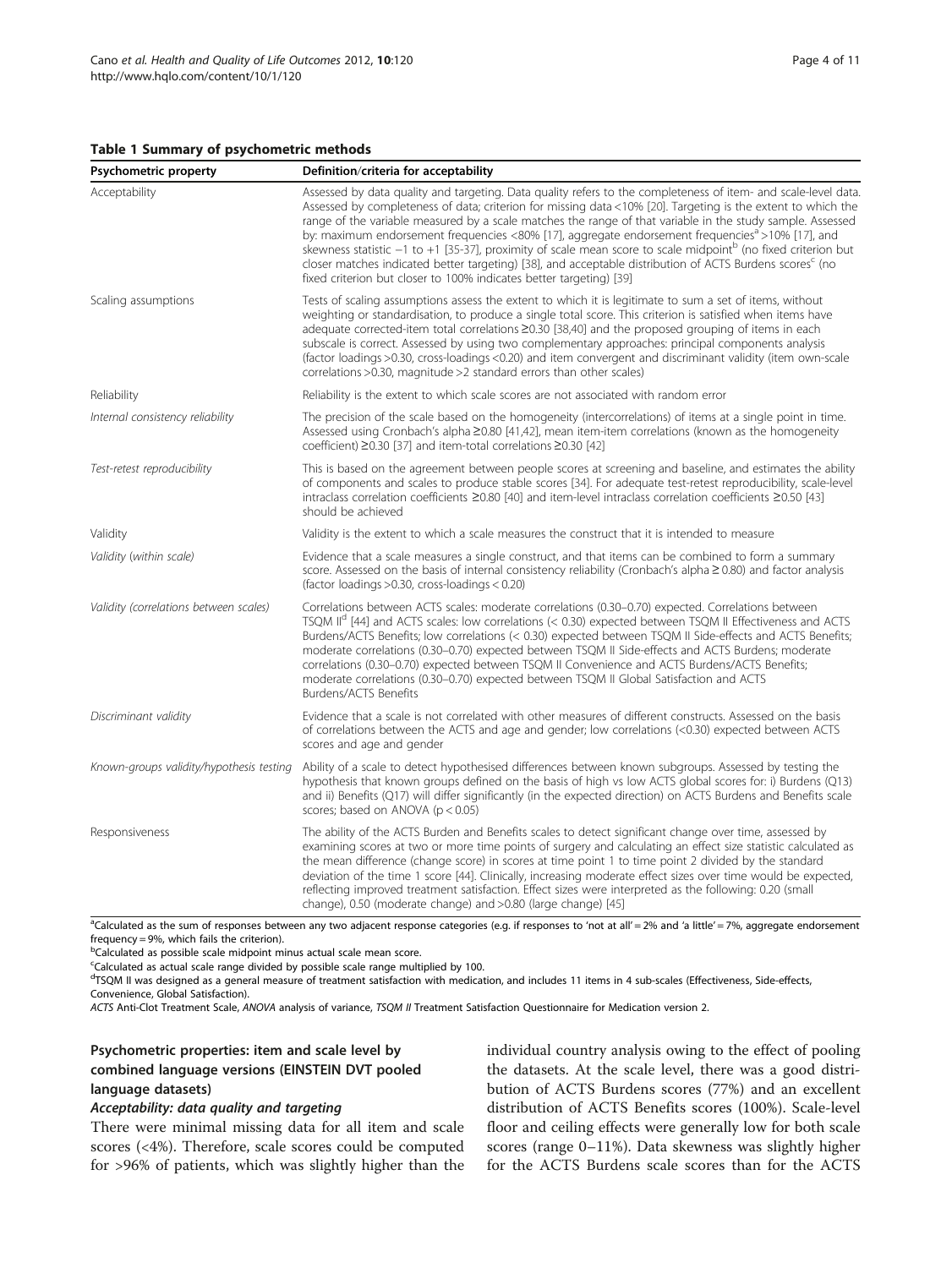|                             | <b>Acceptability</b>             |                                 |                          |                       | <b>Targeting</b>                                   |         | <b>Reliability</b>  |                              |                       |               |
|-----------------------------|----------------------------------|---------------------------------|--------------------------|-----------------------|----------------------------------------------------|---------|---------------------|------------------------------|-----------------------|---------------|
|                             | Item<br>missing<br>data $(\%)^a$ | Possible<br>range<br>(midpoint) | Actual<br>score<br>range | Mean<br>score<br>(SD) | Floor/ceiling Skewness<br>effects (%) <sup>b</sup> |         | Cronbach's<br>alpha | Test-<br>retest <sup>c</sup> | Mean IIC <sup>d</sup> | Range IIC     |
| <b>EINSTEIN DVT dataset</b> |                                  |                                 |                          |                       |                                                    |         |                     |                              |                       |               |
| Dutch version (n=332)       |                                  |                                 |                          |                       |                                                    |         |                     |                              |                       |               |
| <b>ACTS Burdens</b>         | 4                                | $12 - 60(36)$                   | $34 - 60$                | 53.4 (5.45)           | 0/10                                               | $-0.99$ | 0.79                | 0.95                         | 0.24                  | $0.03 - 0.69$ |
| <b>ACTS Benefits</b>        |                                  | $3 - 15(9)$                     | $3 - 15$                 | 10.5(2.20)            | 1/3                                                | $-0.77$ | 0.80                | 0.72                         | 0.56                  | $0.46 - 0.66$ |
| Italian version (n=217)     |                                  |                                 |                          |                       |                                                    |         |                     |                              |                       |               |
| <b>ACTS Burdens</b>         | $\overline{4}$                   | $12 - 60(36)$                   | $33 - 60$                | 52.4 (6.26)           | 0/12                                               | $-0.78$ | 0.90                | 0.94                         | 0.43                  | $0.25 - 0.83$ |
| <b>ACTS Benefits</b>        |                                  | $3 - 15(9)$                     | $3 - 15$                 | 10.7(2.15)            | 1/8                                                | 0.03    | 0.90                | 0.94                         | 0.75                  | $0.68 - 0.79$ |
| French version (n=222)      |                                  |                                 |                          |                       |                                                    |         |                     |                              |                       |               |
| <b>ACTS Burdens</b>         | 4                                | $12 - 60(36)$                   | $33 - 60$                | 55.6 (4.97)           | 0/14                                               | $-1.35$ | 0.89                | 0.95                         | 0.40                  | $0.23 - 0.70$ |
| <b>ACTS</b> Benefits        | 3                                | $3 - 15(9)$                     | $3 - 15$                 | 11.5(2.40)            | 2/12                                               | $-0.89$ | 0.86                | 0.76                         | 0.68                  | $0.60 - 0.72$ |
| German version (n=243)      |                                  |                                 |                          |                       |                                                    |         |                     |                              |                       |               |
| <b>ACTS Burdens</b>         | 5                                | $12 - 60(36)$                   | $34 - 60$                | 52.0 (5.91)           | 0/7                                                | $-0.86$ | 0.84                | 0.98                         | 0.29                  | $0.04 - 0.86$ |
| <b>ACTS</b> Benefits        |                                  | $3 - 15(9)$                     | $3 - 15$                 | 12.2(2.15)            | 2/12                                               | $-1.97$ | 0.82                | 0.91                         | 0.60                  | $0.56 - 0.67$ |
| English version $(n=322)^e$ |                                  |                                 |                          |                       |                                                    |         |                     |                              |                       |               |
| <b>ACTS Burdens</b>         | 0                                | $12 - 60(36)$                   | $23 - 60$                | 51.6 (6.78)           | 0/7                                                | $-1.12$ | 0.86                | 0.98                         | 0.36                  | $0.12 - 0.67$ |
| <b>ACTS Benefits</b>        | 0                                | $3 - 15(9)$                     | $3 - 15$                 | 11.4(2.50)            | 1/14                                               | $-0.62$ | 0.87                | 0.91                         | 0.70                  | $0.59 - 0.74$ |

<span id="page-4-0"></span>

| Table 2 ACTS Burdens and Benefits scales: scale-level data quality, scaling assumptions, targeting and reliability |  |  |  |  |
|--------------------------------------------------------------------------------------------------------------------|--|--|--|--|
|--------------------------------------------------------------------------------------------------------------------|--|--|--|--|

<sup>a</sup>Less than 0.5% missing data rounded to 0. <sup>b</sup>Calculated as the percentage of people scoring either 12 (floor) or 60 (ceiling) on the ACTS Burdens scale or 3 (floor) or 15 (ceiling) on the ACTS Benefits scale. <sup>c</sup>Test-retest between two administrations at 12 weeks. <sup>d</sup>Representing homogeneity. <sup>e</sup>UK, US, Canada. ACTS Anti-Clot Treatment Scale, IIC item-item correlation, SD standard deviation, VTE venous thromboembolism.

Benefits scale scores (sk =  $-1.08$  and sk =  $-0.80$ , respectively). At the item level, the ACTS Burdens scale ceiling effects ranged from 37% to 77%. In both datasets, in relation to aggregate endorsement frequencies, for all items, three of five response categories met the >10% criterion, but two of five response categories were <10% (between response categories 4 and 5) and 10 of 12 items fell outside the skewness criterion (−1, +1). The ACTS Benefits scale had much lower ceiling effects, which ranged from 15% to 19%. In relation to aggregate endorsement frequencies, for all items, three of five response categories met the >10% criterion, but two of five response categories were <10% (between response categories 4 and 5) and all items passed the skewness criterion (Table [3\)](#page-5-0).

#### Psychometric properties: scaling assumptions

Item groupings in the ACTS Burdens and ACTS Benefits scales passed tests for scaling assumptions. Corrected-item total correlations for both scales ranged from 0.39 to 0.80, satisfying the recommended criteria (>0.30). This indicated that items in each scale measured a common underlying construct and contained a similar proportion of information. In addition, principal components analysis factor loadings (>0.48) and tests of item convergent/discriminant validity (>0.39) supported this finding, thus further indicating that all items in each of the scales passed the criteria (Tables [3](#page-5-0), [4](#page-6-0) and [5](#page-6-0)).

#### Psychometric properties: internal consistency reliability

Corrected-item total correlations (>0.39), Cronbach's alpha (>0.85) and test-retest intraclass correlations (>0.86) for both scales in both datasets passed the criteria, supporting their reliability (Table [3](#page-5-0)).

#### Psychometric properties: validity

Overall, the correlations with the four TSQM II scale scores were consistent with predictions (4/4 correlations meeting predictions; Table [6](#page-7-0)). Known groups validity was supported for both the ACTS Burdens and ACTS Benefits scale scores on the global items ( $p < 0.0001$ ; further information available from the authors). Discriminant validity correlations suggest no bias by age or sex  $(r < -0.16)$ .

#### Psychometric properties: responsiveness

The pattern of mean scores over time suggested a trend to higher scores in the ACTS Burdens and ACTS Benefits scales over the six time points assessed (day 15, 1 month, 2 months, 3 months, 6 months, and 12 months). Responsiveness statistics comparing day 15 scores with all the other time points individually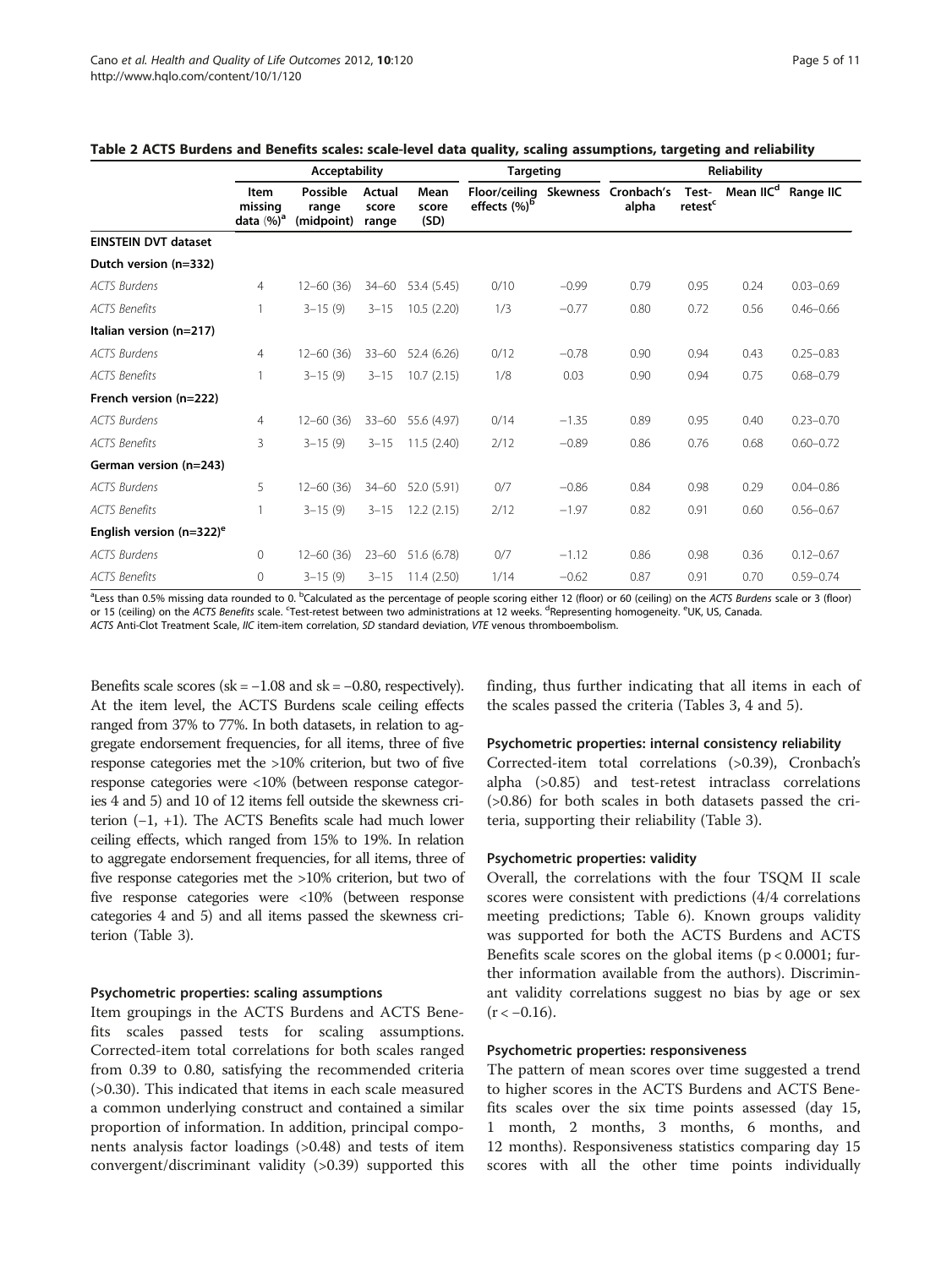|                                    | Data quality                          | <b>Scaling assumptions</b>      |                               |       | <b>Targeting</b> |      | Reliability                                                        |         |       |                            |                         |                     |
|------------------------------------|---------------------------------------|---------------------------------|-------------------------------|-------|------------------|------|--------------------------------------------------------------------|---------|-------|----------------------------|-------------------------|---------------------|
|                                    | Item missing<br>data (%) <sup>a</sup> | Possible<br>range<br>(midpoint) | Actual Mean<br>score<br>range | score | <b>SD</b>        |      | CITC Floor/ceiling Skewness Cronbach's<br>effects (%) <sup>b</sup> |         | alpha | Test-<br>retest $^{\rm c}$ | Mean<br>IC <sup>d</sup> | Range<br><b>IIC</b> |
| <b>Burden items</b>                |                                       |                                 |                               |       |                  |      |                                                                    |         |       |                            |                         |                     |
| Q1 Bleeding/vigorous<br>activities | -1                                    | $1 - 5$                         | $1 - 5$                       | 4.26  | 1.03             | 0.50 | 3/57                                                               | $-1.41$ |       |                            |                         |                     |
| Q2 Bleeding/usual<br>activities    | $\mathbf{1}$                          | $1 - 5$                         | $1 - 5$                       | 4.47  | 0.86             | 0.50 | 1/65                                                               | $-1.79$ |       |                            |                         |                     |
| Q3 Bruising                        | $\Omega$                              | $1 - 5$                         | $1 - 5$                       | 4.39  | 0.87             | 0.45 | 1/58                                                               | $-1.49$ |       |                            |                         |                     |
| Q4 Avoid other<br>medicines        | $\circ$                               | $1 - 5$                         | $1 - 5$                       | 4.54  | 0.80             | 0.39 | 1/69                                                               | $-1.84$ |       |                            |                         |                     |
| Q5 Limit eat/drink                 | $\circ$                               | $1 - 5$                         | $1 - 5$                       | 4.55  | 0.78             | 0.46 | 1/69                                                               | $-1.87$ |       |                            |                         |                     |
| Q6 Hassle/daily                    | $\mathbf{0}$                          | $1 - 5$                         | $1 - 5$                       | 4.41  | 0.78             | 0.60 | 0/56                                                               | $-1.22$ |       |                            |                         |                     |
| O7 Hassle/occasional               | $\mathbf{1}$                          | $1 - 5$                         | $1 - 5$                       | 4.02  | 0.98             | 0.57 | 2/38                                                               | $-0.85$ |       |                            |                         |                     |
| Q8 Difficult to follow<br>your ACT | $\mathbf{0}$                          | $1 - 5$                         | $1 - 5$                       | 4.71  | 0.58             | 0.52 | 0/77                                                               | $-2.19$ |       |                            |                         |                     |
| Q9 Time-consuming<br>ACT           | 0                                     | $1 - 5$                         | $1 - 5$                       | 4.52  | 0.69             | 0.43 | 0/62                                                               | $-1.40$ |       |                            |                         |                     |
| Q10 Worry about ACT                | $\mathbf{1}$                          | $1 - 5$                         | $1 - 5$                       | 4.07  | 0.91             | 0.56 | 1/37                                                               | $-0.84$ |       |                            |                         |                     |
| Q11 Frustrating ACT                | $\mathbf{0}$                          | $1 - 5$                         | $1 - 5$                       | 4.45  | 0.87             | 0.61 | 1/64                                                               | $-1.76$ |       |                            |                         |                     |
| O12 Burden of ACT                  | 1                                     | $1 - 5$                         | $1 - 5$                       | 4.49  | 0.75             | 0.65 | 0/62                                                               | $-1.52$ |       |                            |                         |                     |
| <b>ACTS Burdens scale</b>          | 4                                     | $12 - 60(36)$                   | $23 - 60$                     | 52.9  | 6.1              | L,   | 0/11                                                               | $-1.08$ | 0.85  | 0.97                       | 0.32                    | $0.13 - 0.66$       |
| <b>Benefit items</b>               |                                       |                                 |                               |       |                  |      |                                                                    |         |       |                            |                         |                     |
| O14 Confident in ACT               | $\mathbf{1}$                          | $1 - 5$                         | $1 - 5$                       | 3.77  | 0.91             | 0.71 | 3/19                                                               | $-0.88$ |       |                            |                         |                     |
| Q15 Reassured by ACT               | $\mathbf{1}$                          | $1 - 5$                         | $1 - 5$                       | 3.71  | 0.87             | 0.80 | 3/15                                                               | $-0.84$ |       |                            |                         |                     |
| Q16 Satisfied with ACT             | $\mathbf{0}$                          | $1 - 5$                         | $1 - 5$                       | 3.79  | 0.90             | 0.69 | 3/19                                                               | $-0.92$ |       |                            |                         |                     |
| <b>ACTS Benefits scale</b>         |                                       | $3 - 15(9)$                     | $3 - 15$                      | 11.3  | 2.4              |      | 1/10                                                               | $-0.80$ | 0.86  | 0.86                       | 0.67                    | $0.59 - 0.73$       |

<span id="page-5-0"></span>Table 3 ACTS Burdens and Benefits scales - EINSTEIN DVT dataset (all countries): data quality, scaling assumptions, targeting, reliability (N=1336)

<sup>a</sup>Less than 0.5% missing data rounded to 0. <sup>b</sup>Calculated as the percentage of people scoring either 12 (floor) or 60 (ceiling) on the ACTS Burdens scale or 3 (floor) or 15 (ceiling) on the ACTS Benefits scale. <sup>c</sup>Test-retest between two administrations at 12 weeks. <sup>d</sup>Representing homogeneity.

ACT anticoagulation treatment, ACTS Anti-Clot Treatment Scale, CITC corrected item-total correlation, IIC item-item correlation, SD standard deviation, - analyses not conducted owing to lack of data.

supported a trend of increasingly higher ACTS Burdens and Benefits scales scores over time, with low but increasing effect size statistics (range −0.14 to −0.37 and −0.03 to −0.33, respectively) (Table [7](#page-7-0)).

# **Discussion**

Current PRO instrument guidelines [[3-5](#page-9-0)] make it increasingly important for clinical researchers to understand the science behind the instruments used to try to capture the patient perspective. In this study, both the ACTS Burdens and ACTS Benefits scales satisfied traditional psychometric criteria for data quality, scaling assumptions, targeting, reliability, validity and responsiveness. In fact, its psychometric properties were found to be remarkably stable across different cultural groups, supporting pooling of data. This study, together with previous work on conceptual model development

[[10,11\]](#page-9-0), provides an initial evidence base for its use in clinical trials and other settings (e.g. post-market surveillance, clinical research and in practice), in line with the current FDA guidelines (Table [8\)](#page-8-0). The ACTS can be used to evaluate and compare different therapies in patients with DVT [[25](#page-10-0)], it is acceptable to patients, and has a simple checklist format that can be completed easily and quickly. Importantly, the ACTS measures aspects of treatment satisfaction, treatment adherence, relevance (e.g. burdens surrounding treatment regimens, impact on daily activities, and the possibility of bruising and bleeding) and important positive outcomes to patients (e.g. benefits surrounding assurance and confidence in treatment) [[11\]](#page-9-0).

Overall, the 12-item ACTS Burdens and 3-item ACTS Benefits scales met the psychometric criteria evaluated at both item and scale levels. Item-level targeting was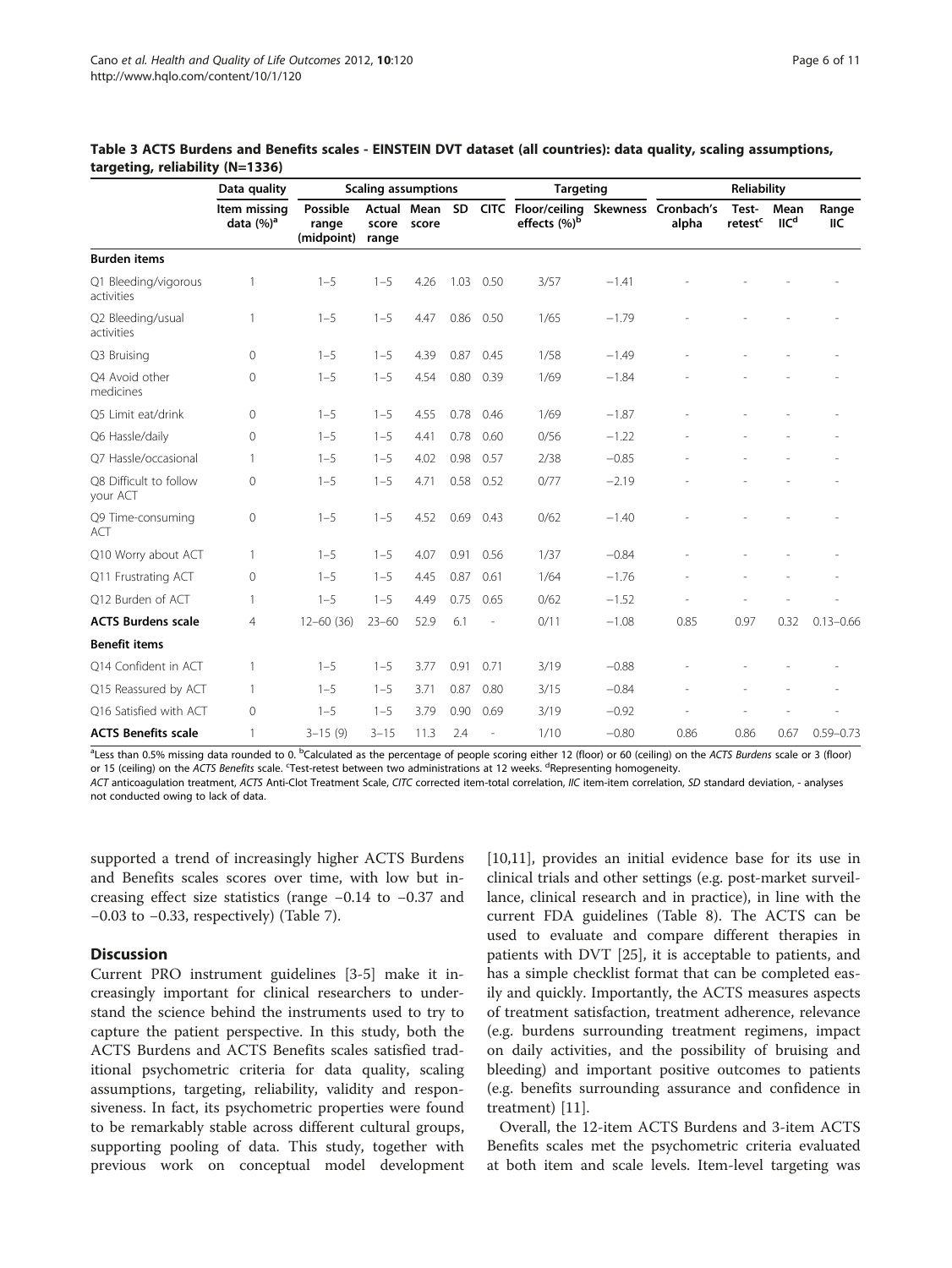<span id="page-6-0"></span>Table 4 ACTS Burdens and Benefits scales – EINSTEIN DVT datasets: principal components analysis with VARIMAX rotation

| Item<br>Q2 Bleeding/usual activities<br>04 Avoid other medicines<br>O7 Hassle/occasional<br>Q8 Difficult to follow your ACT<br>Q9 Time-consuming ACT | EINSTEIN DVT (N=1336) |                |  |  |  |
|------------------------------------------------------------------------------------------------------------------------------------------------------|-----------------------|----------------|--|--|--|
|                                                                                                                                                      |                       | Component      |  |  |  |
|                                                                                                                                                      | 1                     | $\overline{2}$ |  |  |  |
| <b>ACTS Burdens</b>                                                                                                                                  |                       |                |  |  |  |
| Q1 Bleeding/vigorous activities                                                                                                                      | 0.58                  | $-0.06$        |  |  |  |
|                                                                                                                                                      | 0.57                  | 0.03           |  |  |  |
| Q3 Bruising                                                                                                                                          | 0.54                  | 0.06           |  |  |  |
|                                                                                                                                                      | 0.48                  | 0.07           |  |  |  |
| O5 Limit eat/drink                                                                                                                                   | 0.55                  | 0.02           |  |  |  |
| Q6 Hassle/daily                                                                                                                                      | 0.69                  | 0.10           |  |  |  |
|                                                                                                                                                      | 0.66                  | 0.08           |  |  |  |
|                                                                                                                                                      | 0.62                  | 0.11           |  |  |  |
|                                                                                                                                                      | 0.53                  | 0.12           |  |  |  |
| Q10 Worry about ACT                                                                                                                                  | 0.65                  | 0.11           |  |  |  |
| Q11 Frustrating ACT                                                                                                                                  | 0.71                  | 0.09           |  |  |  |
| O12 Burden of ACT                                                                                                                                    | 0.74                  | 0.09           |  |  |  |
| <b>ACTS Benefits</b>                                                                                                                                 |                       |                |  |  |  |
| Q14 Confident in ACT                                                                                                                                 | 0.03                  | 0.88           |  |  |  |
| Q15 Reassured by ACT                                                                                                                                 | 0.07                  | 0.91           |  |  |  |
| O16 Satisfied with ACT                                                                                                                               | 0.19                  | 0.83           |  |  |  |

Extraction method: principal components analysis; rotation method: VARIMAX with Kaiser normalization.

ACT anticoagulation treatment, ACTS Anti-Clot Treatment Scale.

Values refer to factor loadings on each component: Component 1 = ACTS Burdens; Component 2 = ACTS Benefits.

adequate given the nature of the target construct (i.e. a scale that taps into aspects of treatment satisfaction would be expected to result in a degree of skew to the positive in score distributions) [[26](#page-10-0)]. Scaling assumptions were also broadly supported, as were criteria for internal consistency reliability at item and scale level and scalelevel test-retest reproducibility. Validity was also supported by assessments of discriminant validity and known-groups comparisons. Finally, responsiveness analyses supported increasing improvement over time in both treatment satisfaction scores. Looking forward, three areas require further consideration: construct validity, response options and further exploration of responsiveness.

First, construct validity analyses in the form of testing hypothesised correlations between the ACTS Burdens scale and four scales of the TSQM II were supported in the pooled dataset but were slightly lower than expected. This issue may reflect the fact that, although both measures focus on treatment satisfaction, the constructs captured by the ACTS and TSQM II are more distinct than would be first expected. On closer inspection, the TSQM II items

that capture 'Effectiveness', 'Side-effects', 'Convenience' and 'Global satisfaction' are significantly different from the ACTS Burdens and Benefits items. Thus, despite some overlap between the two instruments, there are key differences – for example, the TSQM II Effectiveness scale has one of two items addressing symptom alleviation, not directly impacted by anti-coagulation or measured by ACTS. Furthermore, the TSQM II Side-effects items do not directly address the important anticoagulation-specific side-effects of bleeding or bruising, which are measured in ACTS Burdens items. In addition, the TSQM II is more narrowly targeted at the medicine, the ACTS being more inclusive of the services and difficulties of undergoing anticoagulation therapy. Thus, the findings from the analyses should be interpreted with these facts in mind.

The second issue that requires further exploration is that, across all language versions, findings from itemlevel tests of aggregate endorsement frequencies and skewness suggested that response scales may be improved by reducing the number of response options from five to four. This is also reflected in the findings from the scale-level targeting, which also revealed slightly skewed distributions across the board. One

|                                                    |  |  | Table 5 ACTS Burdens and Benefits scales - EINSTEIN |
|----------------------------------------------------|--|--|-----------------------------------------------------|
| DVT dataset: item convergent/discriminant validity |  |  |                                                     |

| Item                            |                              | EINSTEIN DVT (N=1336)         |
|---------------------------------|------------------------------|-------------------------------|
|                                 | <b>ACTS Burdens</b><br>scale | <b>ACTS Benefits</b><br>scale |
| <b>ACTS Burdens</b>             |                              |                               |
| Q1 Bleeding/vigorous activities | 0.50                         | 0.06                          |
| Q2 Bleeding/usual activities    | 0.50                         | 0.14                          |
| Q3 Bruising                     | 0.45                         | 0.13                          |
| O4 Avoid other medicines        | 0.39                         | 0.12                          |
| Q5 Limit eat/drink              | 0.46                         | 0.10                          |
| Q6 Hassle/daily                 | 0.60                         | 0.17                          |
| O7 Hassle/occasional            | 0.57                         | 0.15                          |
| Q8 Difficult to follow your ACT | 0.52                         | 0.16                          |
| Q9 Time-consuming ACT           | 0.43                         | 0.15                          |
| Q10 Worry about ACT             | 0.56                         | 0.18                          |
| Q11 Frustrating ACT             | 0.61                         | 0.17                          |
| O12 Burden of ACT               | 0.65                         | 0.16                          |
| <b>ACTS Benefits</b>            |                              |                               |
| 014 Confident in ACT            | 0.13                         | 0.71                          |
| Q15 Reassured by ACT            | 0.17                         | 0.80                          |
| O16 Satisfied with ACT          | 0.26                         | 0.69                          |

ACT anticoagulation treatment, ACTS Anti-Clot Treatment Scale. Values refer to correlations of items to their own scale (corrected-item total

correlations) and other scales (Pearson's r correlations).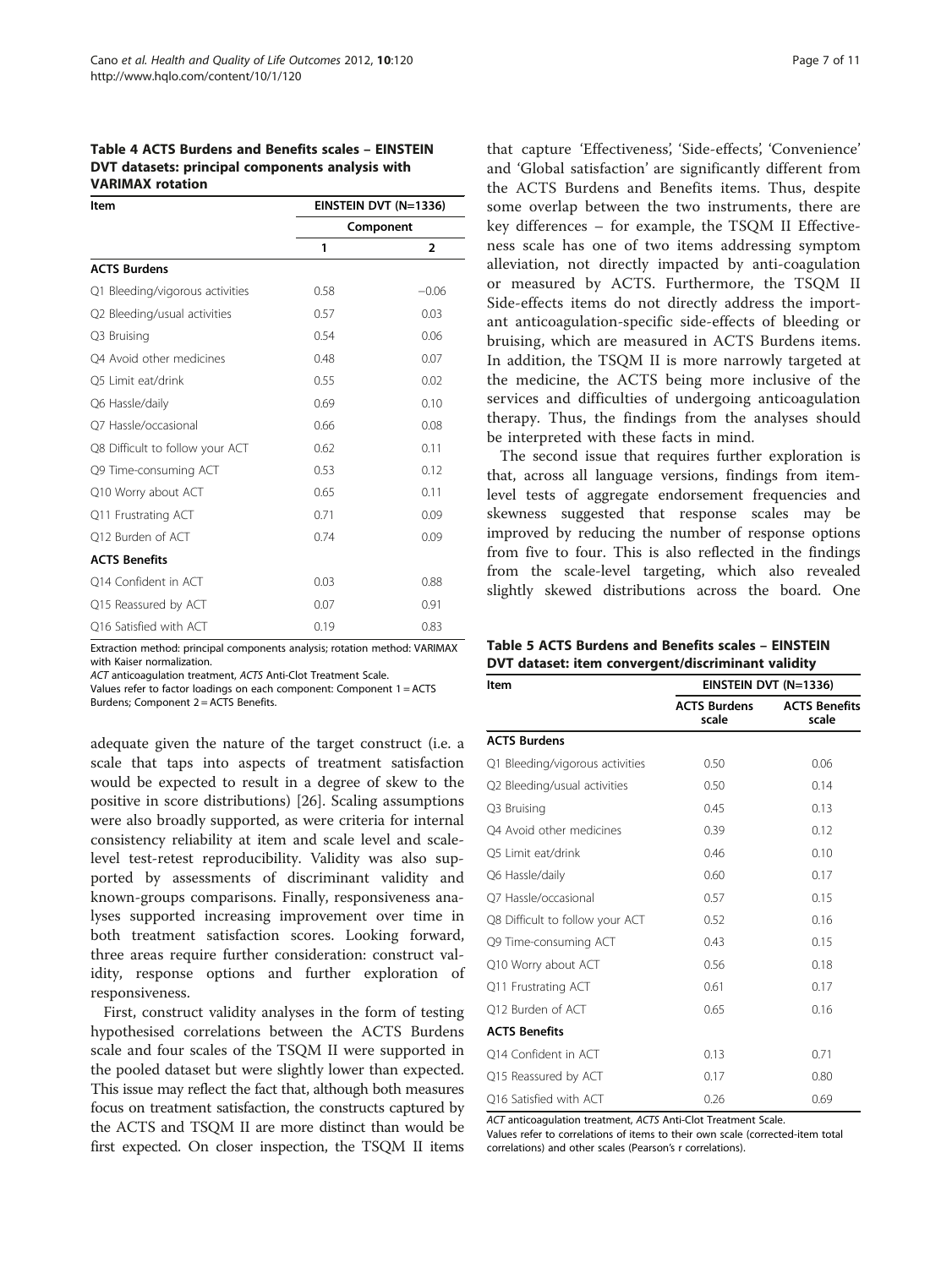<span id="page-7-0"></span>Table 6 ACTS Burdens and Benefits scales – EINSTEIN DVT dataset: construct validity correlations with TSQM II subscales at 3 months

|                      | <b>ACTS</b><br><b>Burdens</b> | <b>ACTS</b><br><b>Benefits</b> | <b>TSOEFF</b> | <b>TSQSIDE</b> | <b>TSOCON</b> |
|----------------------|-------------------------------|--------------------------------|---------------|----------------|---------------|
| <b>ACTS Burdens</b>  | 1.00                          |                                |               |                |               |
| <b>ACTS Benefits</b> | 0.33                          | 1.00                           |               |                |               |
| <b>TSQEFF</b>        | 0.16                          | 0.18                           | 1.00          |                |               |
| <b>TSOSIDE</b>       | 0.35                          | 0.14                           | 0.29          | 1.00           |               |
| <b>TSQCON</b>        | 0.32                          | 0.24                           | 0.53          | 0.29           | 1.00          |
| <b>TSQGLO</b>        | 0.32                          | 0.27                           | 0.53          | 0.36           | 0.74          |

ACTS Anti-Clot Treatment Scale, TSQCON TSQM II Convenience, TSQEFF TSQM II Effectiveness, TSQGLO TSQM II Global Satisfaction, TSQSIDE, TSQM II Sideeffects.

potential cause for this is that there may simply have been too many response options for respondents to discriminate between, especially at the more satisfied extreme of the choices. This is not uncommon in PRO instruments [\[27\]](#page-10-0) and it has been found previously that four categories work better than five [[28](#page-10-0)]. Another possibility is that the response category labelling is problematic. The present findings uncovered a consistent issue in the way in which patients responded in the 'not at all' and 'a little' categories. Therefore, a reconsideration of wording in these response categories may also help to improve measurement performance. However, given that the current validation is limited to the five-option response scale, this is a matter for consideration in future development of the ACTS.

The responsiveness analyses, which can be considered to be preliminary, revealed a modest but stepwise increase in ACTS Burdens and Benefits scale scores over the six time points. The associated responsiveness statistics were moderate but were in the range that would be expected clinically. This is because scale responsiveness and treatment effectiveness are inseparably linked [[29,30\]](#page-10-0). The effect sizes computed on ACTS Burdens and Benefits scale scores from day 15 to all other time points are indicators of the ability of these scales to detect change. However, these are also an indicator of the size of the treatment effect. To put the present findings in context, it may be useful to consider the effect sizes of other interventions. Thus, effect sizes associated with hip arthroplasty have been shown to be very large (3.1) [[31\]](#page-10-0). This would be expected given the dramatic impact of this surgical intervention of pain symptomatology. By contrast, the effect of carpal tunnel repair on grip strength is small (0.2) [\[32](#page-10-0)]. A degree of improved treatment satisfaction associated with anticoagulant treatment would be expected to occur over time, but would not be expected to be as marked as intensive interventions. However, the clinical meaning of the ACTS Burdens and Benefits scale change scores and specification of what constitutes an important difference based on these scores are matters for consideration in future development of the ACTS. Given some of the potential limitations of traditional responsiveness statistics [\[33](#page-10-0)], further evaluations would be desirable using more sophisticated modern rating scale analysis techniques [[34\]](#page-10-0) to further delineate the specific ability of the ACTS Burdens and Benefits to detect differences between and clinically meaningful change within patients.

Our study has two key limitations. First, although the scope of our psychometric evaluation of the ACTS in patients being treated for acute DVT was relatively comprehensive, there are further analyses that would aid our understanding of the measurement performance of the ACTS Burdens and ACTS Benefits scales. These would include further known groups and discriminant validity tests based on clinically sensible sub-grouping (based on predefined hypothesis-driven selection) and responsiveness analyses assessed against a priori clinically anchored hypotheses. The second limitation is that the

Table 7 ACTS Burdens and Benefits scales – EINSTEIN DVT dataset (N=1336): responsiveness – mean change score, t statistic, p-value and effect size for day 15 compared with all other time points

|        |                                                | Mean    | SD.  |         | P     | <b>ES</b> |
|--------|------------------------------------------------|---------|------|---------|-------|-----------|
| Pair 1 | ACTS Burdens day 15 to ACTS Burdens month 1    | $-0.84$ | 3.98 | 7.30    | 0.000 | $-0.14$   |
| Pair 2 | ACTS Burdens day 15 to ACTS Burdens month 2    | $-1.25$ | 4.75 | 8.95    | 0.000 | $-0.20$   |
| Pair 3 | ACTS Burdens day 15 to ACTS Burdens month 3    | $-1.35$ | 4.65 | 9.80    | 0.000 | $-0.22$   |
| Pair 4 | ACTS Burdens day 15 to ACTS Burdens month 6    | $-1.65$ | 4.88 | 10.39   | 0.000 | $-0.27$   |
| Pair 5 | ACTS Burdens day 15 to ACTS Burdens month 12   | $-2.00$ | 4.40 | 5.78    | 0.000 | $-0.37$   |
| Pair 1 | ACTS Benefits day 15 to ACTS Benefits month 1  | $-0.06$ | 2.22 | $-1.03$ | 0.304 | $-0.03$   |
| Pair 2 | ACTS Benefits day 15 to ACTS Benefits month 2  | $-0.16$ | 2.45 | $-2.30$ | 0.021 | $-0.07$   |
| Pair 3 | ACTS Benefits day 15 to ACTS Benefits month 3  | $-0.18$ | 2.46 | $-2.58$ | 0.010 | $-0.08$   |
| Pair 4 | ACTS Benefits day 15 to ACTS Benefits month 6  | $-0.29$ | 2.49 | $-3.71$ | 0.000 | $-0.12$   |
| Pair 5 | ACTS Benefits day 15 to ACTS Benefits month 12 | $-0.77$ | 2.60 | $-3.84$ | 0.000 | $-0.33$   |

ACTS Anti-Clot Treatment Scale, SD standard deviation.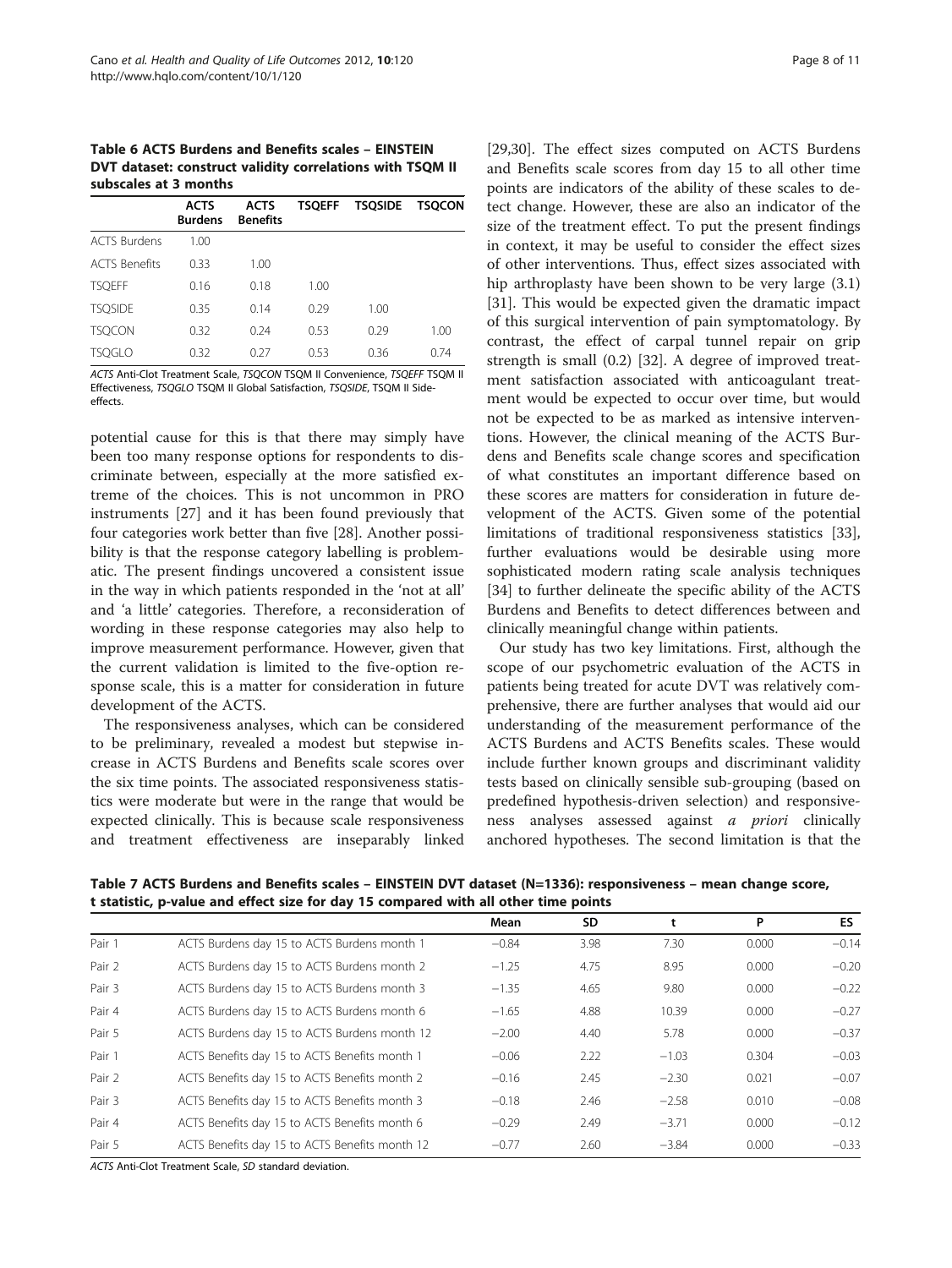## <span id="page-8-0"></span>Table 8 Adapted from Table 4 of the FDA guidelines for measurement properties reviewed for PRO instruments used in clinical trials

| <b>Measurement property</b>                                                                                                                                  | <b>Test</b>                                                                                                                                                                                                                                                                                                                                  | Methods used<br>in testing the<br><b>ACTS</b> |
|--------------------------------------------------------------------------------------------------------------------------------------------------------------|----------------------------------------------------------------------------------------------------------------------------------------------------------------------------------------------------------------------------------------------------------------------------------------------------------------------------------------------|-----------------------------------------------|
| Reliability                                                                                                                                                  | Test-retest                                                                                                                                                                                                                                                                                                                                  |                                               |
| Internal consistency                                                                                                                                         | Whether the items in a domain are intercorrelated, as evidenced<br>by an internal consistency statistic (e.g., coefficient alpha)                                                                                                                                                                                                            |                                               |
| Inter-interviewer reproducibility (for interviewer-administered<br>PROs only)                                                                                | Agreement between responses when the PRO is administered<br>by two or more different interviewers                                                                                                                                                                                                                                            | <b>NA</b>                                     |
| Validity                                                                                                                                                     | Content-related                                                                                                                                                                                                                                                                                                                              | $\boldsymbol{\mathcal{J}}^{\text{a}}$         |
| Ability to measure the concept (also known as construct-related<br>validity; can include tests for discriminant, convergent and<br>known-groups validity)    | Whether relationships among items, domains and concepts<br>conform to what is predicted by the conceptual framework for<br>the PRO instrument itself and its validation hypotheses                                                                                                                                                           |                                               |
| Ability to predict future outcomes (also known as predictive<br>validity)                                                                                    | Whether future events or status can be predicted by changes in<br>the PRO scores                                                                                                                                                                                                                                                             | X                                             |
| Ability to detect change                                                                                                                                     | Includes calculations of effect size and standard error of<br>measurement among others                                                                                                                                                                                                                                                       |                                               |
| Interpretability                                                                                                                                             | Smallest difference that is considered to be clinically important;<br>this can be a specified difference (the minimum important<br>difference) or, in some cases, any detectable difference. The<br>minimum important difference is used as a benchmark to<br>interpret mean score differences between treatment arms in a<br>clinical trial |                                               |
| Responder definition - used to identify responders in clinical<br>trials for analysing differences in the proportion of responders<br>between treatment arms | Change in score that would be clear evidence that an individual<br>patient experienced a treatment benefit. Can be based on<br>experience with the measure using a distribution-based<br>approach, a clinical or non-clinical anchor, an empirical rule, or a<br>combination of approaches                                                   | <b>NA</b>                                     |

<sup>a</sup>Reported in Wild *et al*. 2009 [\[10\]](#page-9-0); <sup>b</sup>Further additional information available from the authors.

✓=tested; x=not tested.

ACTS Anti-Clot Treatment Scale, FDA US Food and Drug Administration, NA not applicable, PRO patient-reported outcome.

small size of the English-language versions (i.e. US, UK, Canada) required that these be combined prior to psychometric analyses. Further testing using adequate samples in each country would provide useful additional evidence for the relative measurement performance of the ACTS scales.

# Conclusions

Overall, across the different language versions, evidence from the psychometric evaluation of the ACTS in patients treated for acute DVT supports the use of the 12-item ACTS Burdens scale and the 3-item ACTS Benefits scale. The ACTS can provide essential information about VTE-related treatment satisfaction from the patient's perspective. This new instrument will complement current clinical outcome measures and facilitate multicentre studies for comparison of treatments and patient populations. Thus, the ACTS has the potential to support treatment trials, cost-effectiveness analysis and patient education, providing crucial data for clinical researchers, clinicians and patients. Further potential psychometric research on the ACTS includes exploring reducing the number of response options from five to four, providing evidence that both ACTS Burdens and

Benefits scales are able to detect a clinically meaningful change over time and exploring the potential of using the scales in clinical practice settings.

# Appendix A. Anti-Clot Treatment Scale

During the past 4 weeks...

- 1 How much does the possibility of bleeding as a result of anti-clot treatment limit you from taking part in vigorous physical activities? (e.g. exercise, sports, dancing, etc.).
- 2 How much does the possibility of bleeding as a result of anti-clot treatment limit you from taking part in your usual activities? (e.g. work, shopping, housework, etc.).
- 3 How bothered are you by the possibility of bruising as a result of anti-clot treatment?
- 4 How bothered are you by having to avoid other medicines (e.g. aspirin) as a result of anti-clot treatment?
- 5 How much does anti-clot treatment limit your diet? (e.g. food or drink, including alcohol).
- 6 How much of a hassle (inconvenience) are the daily aspects of anti-clot treatment? (e.g.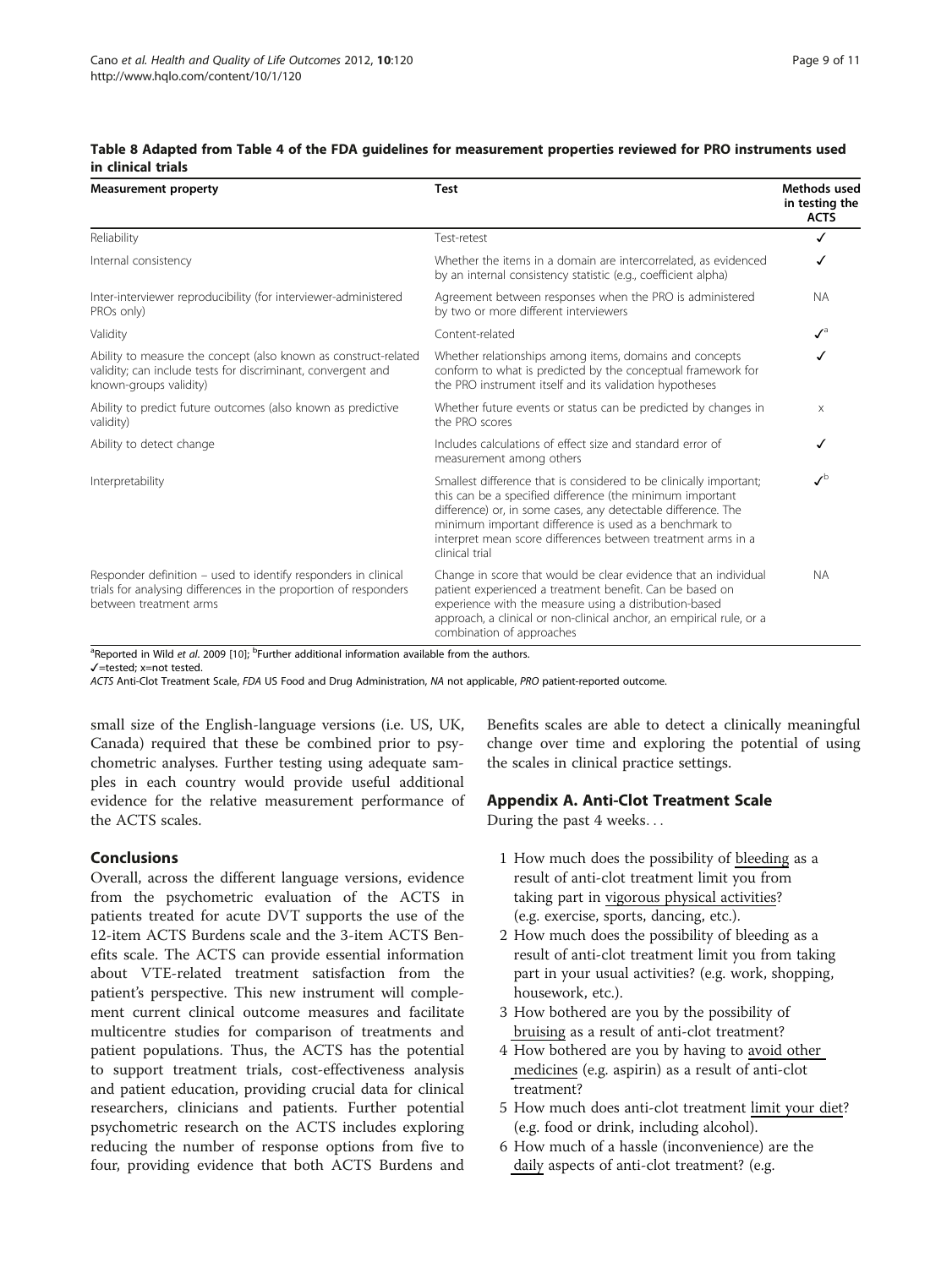<span id="page-9-0"></span>remembering to take your medicine at a certain time, taking the correct dose of your medicine, following a diet, limiting alcohol, etc.).

7 How much of a hassle (inconvenience) are the occasional aspects of anti-clot treatment? (e.g. the need for blood tests, going to or contacting the clinic/doctor, making arrangements for treatment while travelling, etc.).

Now I want to ask you about daily and occasional aspects of your anticoagulation therapy during the past 4 weeks

- 8 How difficult is it to follow your anti-clot treatment?
- 9 How time-consuming is your anti-clot treatment?
- 10 How much do you worry about your anti-clot treatment?
- 11 How frustrating is your anti-clot treatment?
- 12 How much of a burden is your anti-clot treatment?
- 13 Overall, how much of a negative impact has your anti-clot treatment had on your life?
- 14 How confident are you that your anti-clot treatment will protect your health? (e.g. prevent blood clots, stroke, heart attack, DVT, embolism)
- 15 How reassured do you feel because of your anti-clot treatment?
- 16 How satisfied are you with your anti-clot treatment?
- 17 Overall, how much of a positive impact has your anti-clot treatment had on your life?

#### **Abbreviations**

ACTS: Anti-Clot Treatment Scale; DASS: Duke Anticoagulation Satisfaction Scale; DVT: Deep vein thrombosis; FDA: US Food and Drug Administration; PE: Pulmonary embolism; PRO: Patient-reported outcome; SD: Standard deviation; TSQM II: Treatment Satisfaction Questionnaire for Medication version 2; VKA: Vitamin K antagonist; VTE: Venous thromboembolism.

#### Competing interests

LB is an employee of Bayer Pharma AG. SC, DL and SS were supported in part through a grant from Bayer Pharma AG.

#### Authors' contributions

SC conducted, analysed and interpreted the data and wrote the manuscript. DL was involved in guiding the study, including design and analysis of data. LB and SS were involved in providing additional input and reviewing drafts of this manuscript. All authors read and approved the final manuscript.

#### Copyright

Copyright of the ACTS instrument is held by Bayer AG, Germany (2006). All rights reserved. For information on or permission to use, please contact Mapi Research Trust; http://www.mapi-trust.org.

#### Acknowledgements

The study was supported by Bayer Pharma AG. The authors wish to acknowledge the advice and input from Greg Samsa and Diane Wild (together with her colleagues at Oxford Outcomes) during the early stages of ACTS content development. Oxford Outcomes also co-ordinated the translations of the ACTS scales. In addition, the authors would like to acknowledge David Whitford, who provided editorial support with funding from Bayer HealthCare Pharmaceuticals. The authors also wish to thank the participating EINSTEIN Investigators and patients for their involvement in this study.

#### Author details

<sup>1</sup>Department of Clinical Neuroscience, Peninsula College of Medicine and Dentistry, Room N16 ITTC Building, Tamar Science Park, Davy Road, Plymouth, Devon PL6 8BX, UK. <sup>2</sup>Department of Health Services Research and Policy, London School of Hygiene and Tropical Medicine, Keppel Street, London WC1E 7HT, UK. <sup>3</sup>Bayer Pharma AG, Wuppertal, Germany.<br><sup>4</sup>Department of Health Sen*ices Besearch and Policy London Sc*. <sup>4</sup>Department of Health Services Research and Policy, London School of Hygiene and Tropical Medicine, Keppel Street, London WC1E 7HT, UK.

#### Received: 9 March 2012 Accepted: 10 September 2012 Published: 26 September 2012

#### References

- 1. Revicki DA: FDA draft quidance and health-outcomes research. Lancet 2007, 369:540–542.
- 2. Cano SJ, Hobart JC: Watch out, watch out, the FDA are about. Dev Med Child Neurol 2008, 50:408–409.
- 3. Scientific Advisory Committee of the Medical Outcomes Trust: Assessing health status and quality-of-life instruments: attributes and review criteria. Qual Life Res 2002, 11:193–205.
- 4. Mokkink LB, Terwee CB, Patrick DL, Alonso J, Stratford PW, Knol DL, Bouter LM, de Vet HC: The COSMIN checklist for assessing the methodological quality of studies on measurement properties of health status measurement instruments: an international Delphi study. Qual Life Res 2010, 19:539–549.
- 5. Food and Drug Administration: Guidance for industry: Patient-reported outcome measures: use in medical product development to support labeling claims: draft guidance. Health Qual Life Outcomes 2006, 4:79.
- 6. Heit JA: Venous thromboembolism: disease burden, outcomes and risk factors. J Thromb Haemost 2005, 3:1611–1617.
- 7. White RH: The epidemiology of venous thromboembolism. Circulation 2003, 107:14–18.
- 8. Petersen P: New approaches to anticoagulation in atrial fibrillation. Curr Cardiol Rep 2004, 6:354–364.
- 9. Ansell J, Hirsh J, Hylek E, Jacobson A, Crowther M, Palareti G: Pharmacology and management of the vitamin K antagonists: American College of Chest Physicians evidence-based clinical practice guidelines (8th Edition). Chest 2008, 133:160S–198S.
- 10. Wild D, Murray M, Donatti C: Patient perspectives on taking vitamin K antagonists: a qualitative study in the UK, USA and Spain. Expert Rev Pharmacoecon Outcomes Res 2009, 9:467–474.
- 11. Wild D, Murray M, Shakespeare A, Reaney M, von Maltzahn R: Patientreported treatment satisfaction measures for long-term anticoagulant therapy. Expert Rev Pharmacoecon Outcomes Res 2008, 8:291–299.
- 12. Samsa G, Matchar DB, Dolor RJ, Wiklund I, Hedner E, Wygant G, Hauch O, Marple CB, Edwards R: A new instrument for measuring anticoagulationrelated quality of life: development and preliminary validation. Health Qual Life Outcomes 2004, 2:22.
- 13. The EINSTEIN Investigators: Oral rivaroxaban for symptomatic venous thromboembolism. N Engl J Med 2010, 363:2499–2510.
- 14. Wild D, Grove A, Martin M, Eremenco S, McElroy S, Verjee-Lorenz A, Erikson P: Principles of good practice for the translation and cultural adaptation process for patient-reported outcomes (PRO) measures: report of the ISPOR Task Force for translation and cultural adaptation. Value Health 2005, 8:94–104.
- 15. Atkinson MJ, Kumar R, Cappelleri JC, Hass SL: Hierarchical construct validity of the treatment satisfaction questionnaire for medication (TSQM version II) among outpatient pharmacy consumers. Value Health 2005, 8(Suppl 1):S9–S24.
- 16. Novich M: The axioms and principal results of classical test theory. J Math Psychol 1966, 3:1–18.
- 17. World Health Organization Quality of Life Group: The World Health Organization Quality of Life Assessment (WHOQOL): development and general psychometric properties. Soc Sci Med 1998, 46:1569–1585.
- 18. Streiner DL: Health Measurement Scales: A Practical Guide to Their Development and Use. New York: Oxford University Press; 2008.
- 19. Ware JE, Harris WJ, Gandek B, Rogers BW, Reese PR: MAP-R for Windows: Multitrait/Multi-Item Analysis Program—Revised User's Guide. Boston, MA: Health Assessment Lab; 1997.